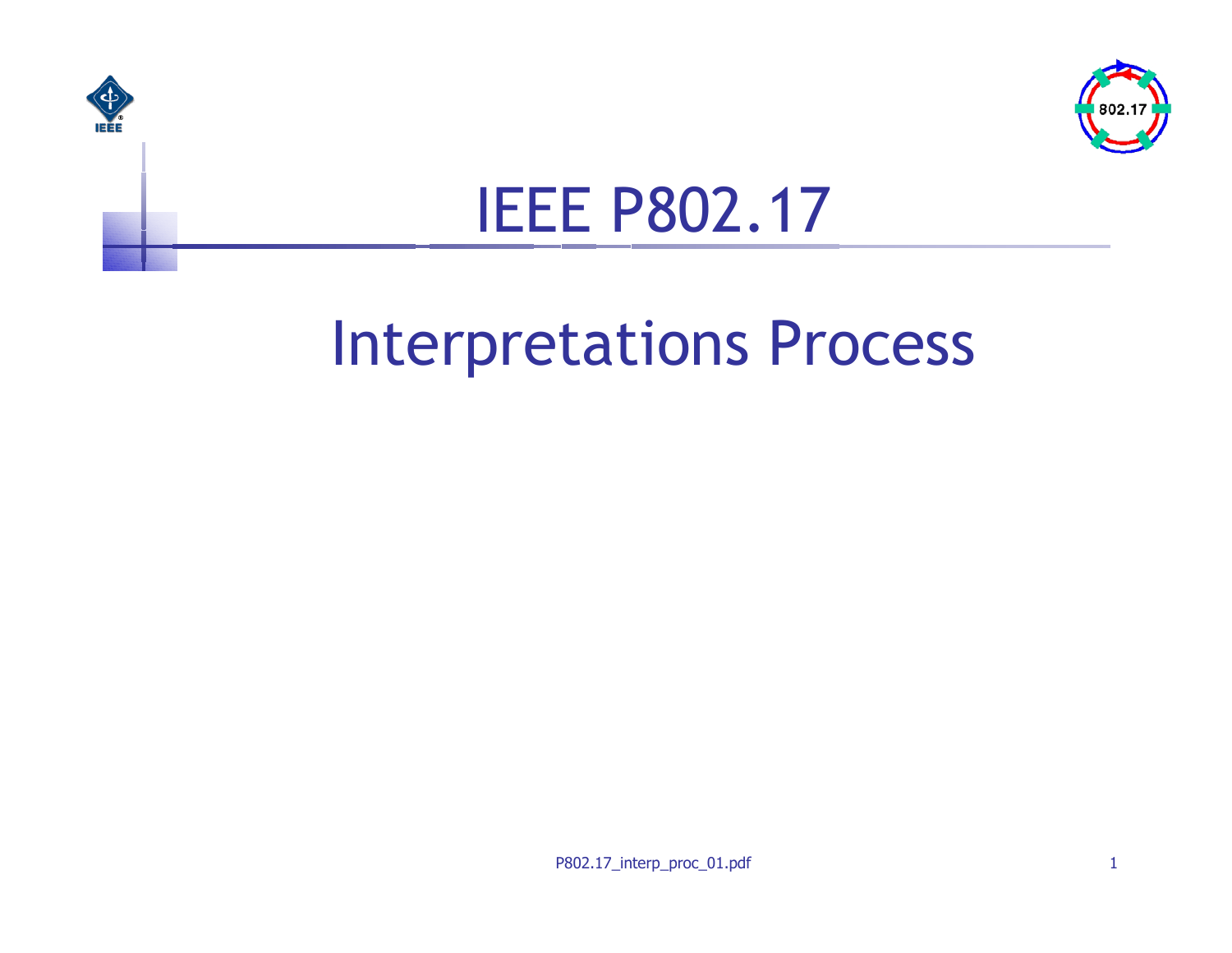



#### **Interpretations**

- $\mathcal{L}^{\text{max}}_{\text{max}}$  Interpretation requests are used to clarify the intent of the standard
	- They are not for submitting technical or editorial errors  $($  See http://ww[w.ieee802.org/17/maintenance](http://www.ieee802.org/17/maintenance/P802.17_maint_proc_01.pdf)/P802.17 maint proc 01.pdf $)$
	- $\blacksquare$  They do not result in an alteration to the original standard
	- **They may not be used to obtain consulting information**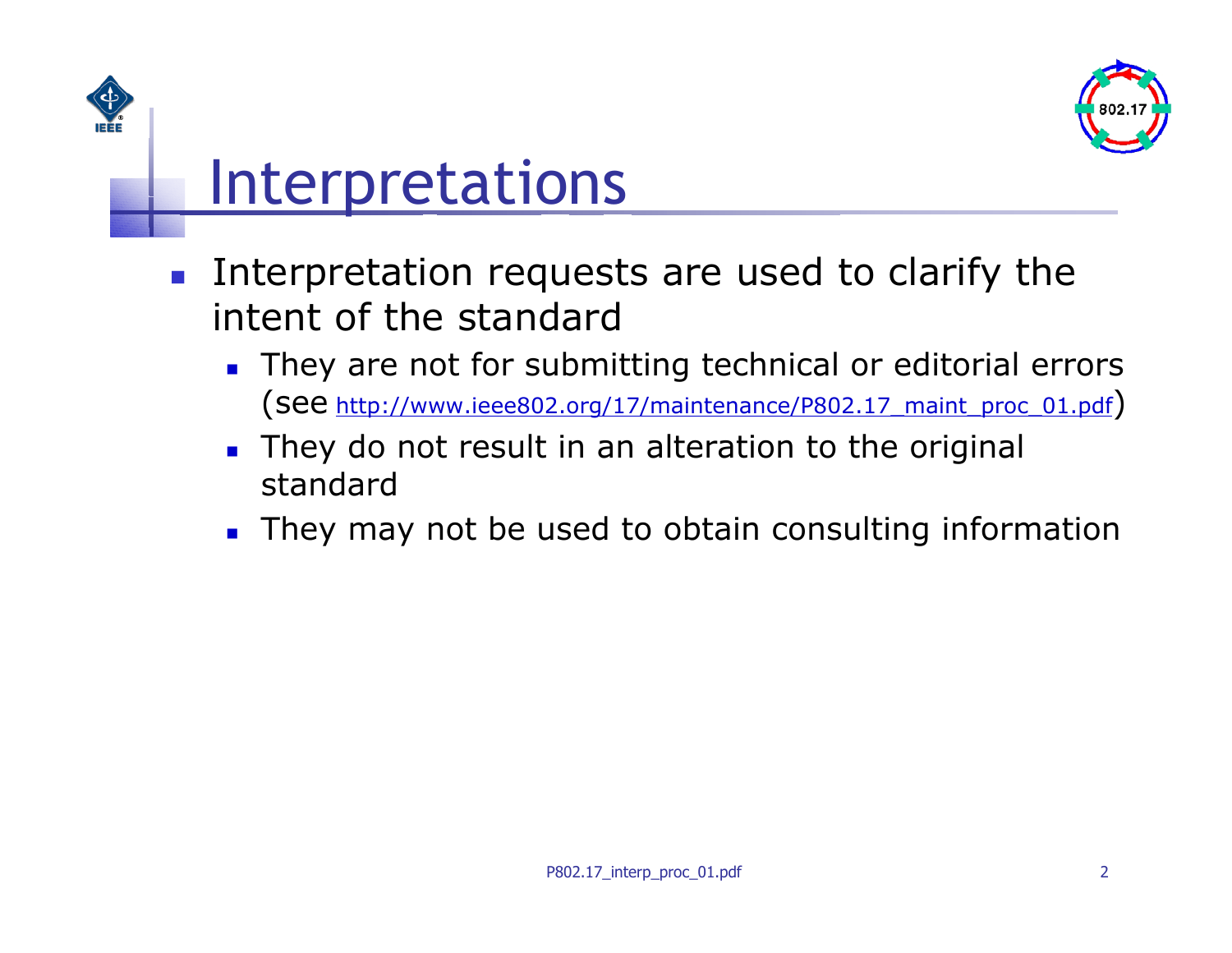

## Interpretation Task Group (ITG)

- $\mathcal{L}(\mathcal{A})$ Operates as a standing (permanent) task group
- $\left\vert \cdot \right\vert$ ITG membership open to all of WG membership
- $\overline{\phantom{a}}$  ITG meets
	- **at all WG plenary meetings** 
		- **u** when there are open interpretation requests
	- at interim WG meetings and ITG ad hoc meetings
		- **i** if authorized by the WG
- **ITG** decisions ratified by the WG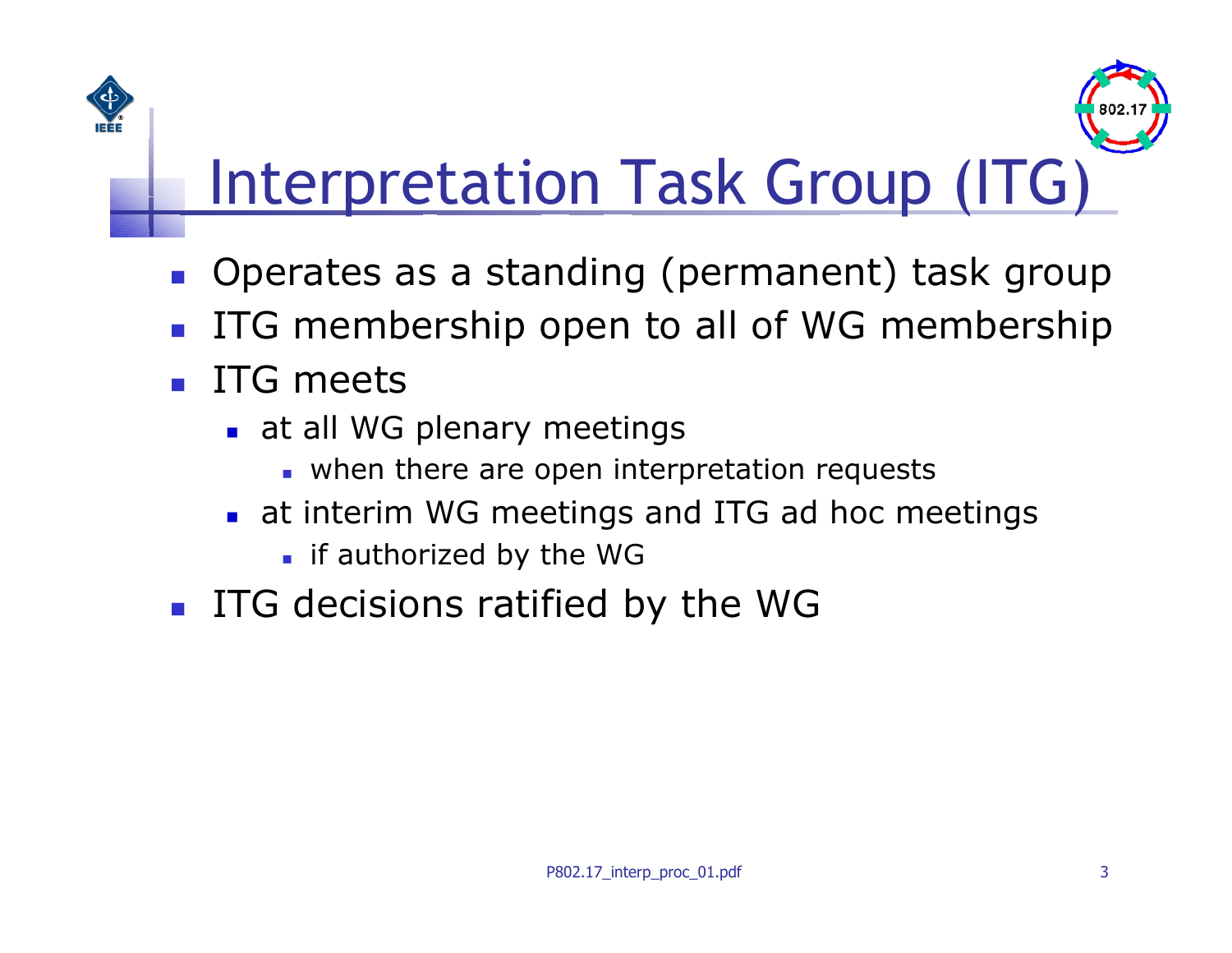



# Responsibilities Of WG Chair

- $\mathcal{L}_{\mathcal{A}}$ Appoint Interpretation Task Group Chair
- **Submit interpretations to SA for inclusion in** interpretations pages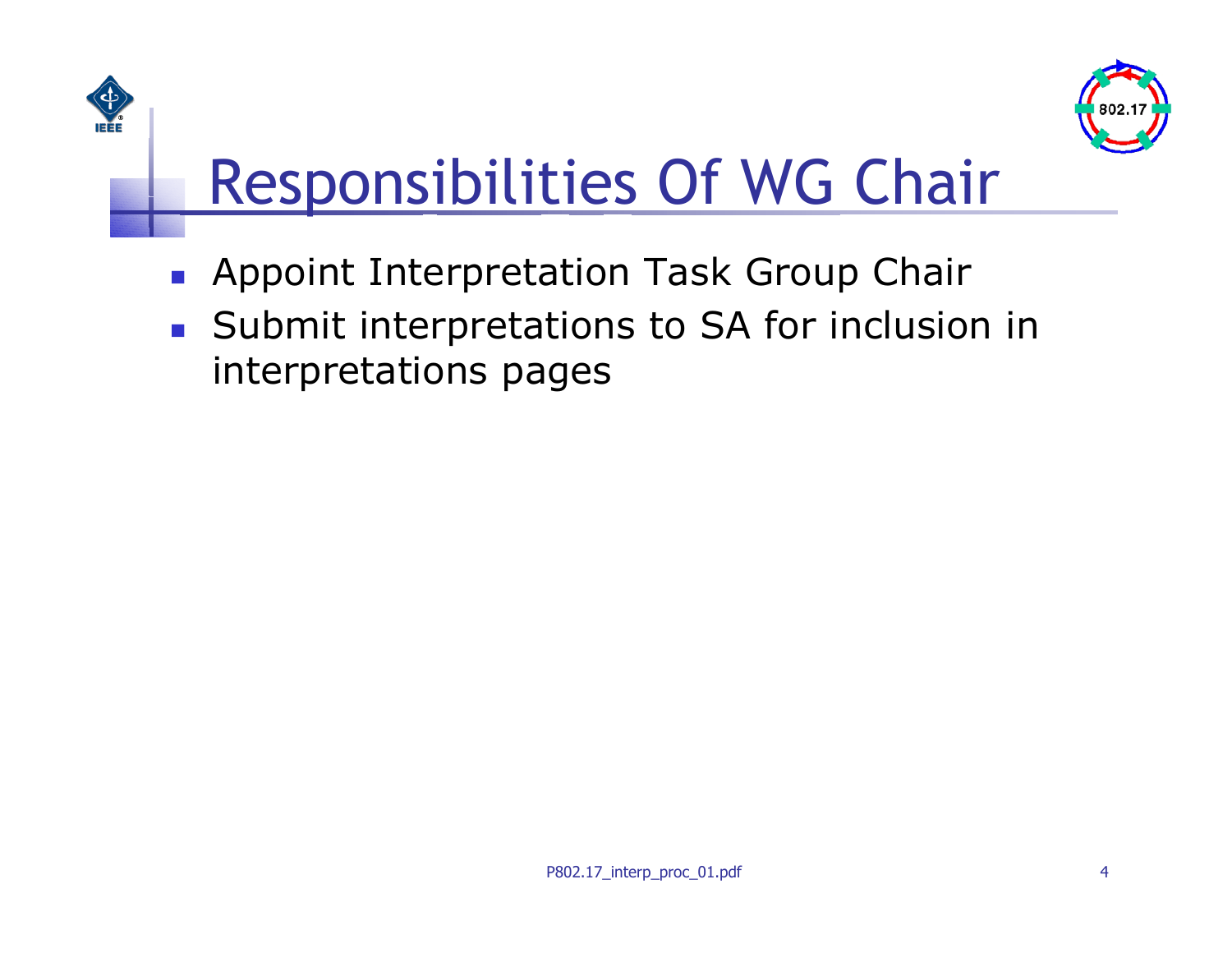



## Responsibilities Of Submitter

- Submit clearly explain ed description of how the interpretation of the standard is not possible or can have multiple interpretations with different results
- **Clarify the problem as requested by the chair of** the ITG
- **May withdraw interpretation request at any time** before it is submitted to ITG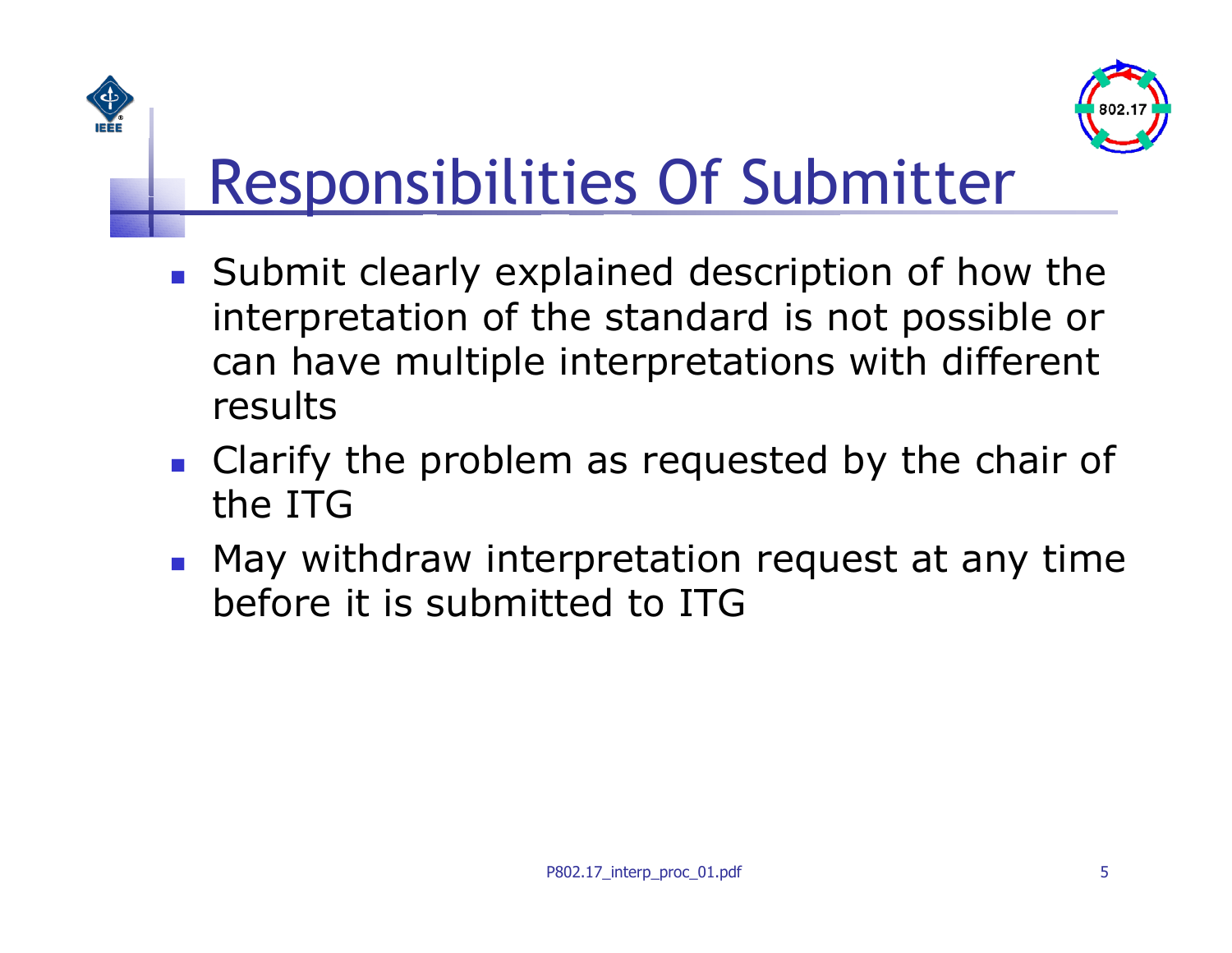

# Responsibilities Of ITG Chair

- **Maintain database of interpretation requests**
- $\mathcal{L}^{\text{max}}$  Assign interpretation request numbers to submitted requests
- **May work with submitters to make sure requests** are valid requests for interpretation and have sufficient explanation to be ready for the ITG
- **Run ITG meetings**
- $\left\vert \cdot \right\rangle$ Present ITG opening and closing reports to WG
- $\overline{\phantom{a}}$ Act as spokesperson for the ITG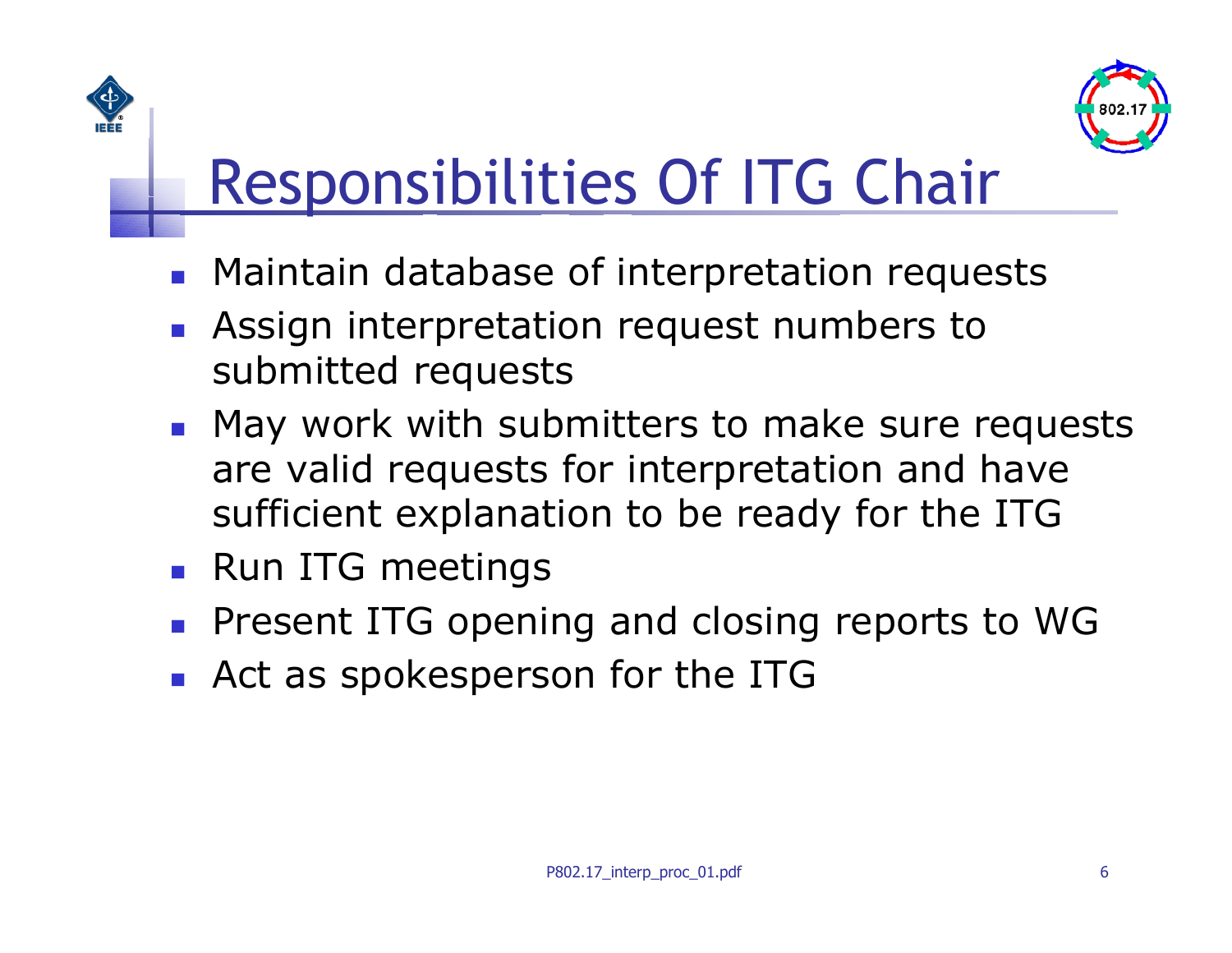

## Responsibilities Of ITG

- **Evaluate interpretation requests to determine** 
	- u Interpretation needed
	- No answer needed
	- **Technical change required**
- **Work with technical experts to determine correct** interpretation
- **Decide when interpretation response is ready for** submission to WG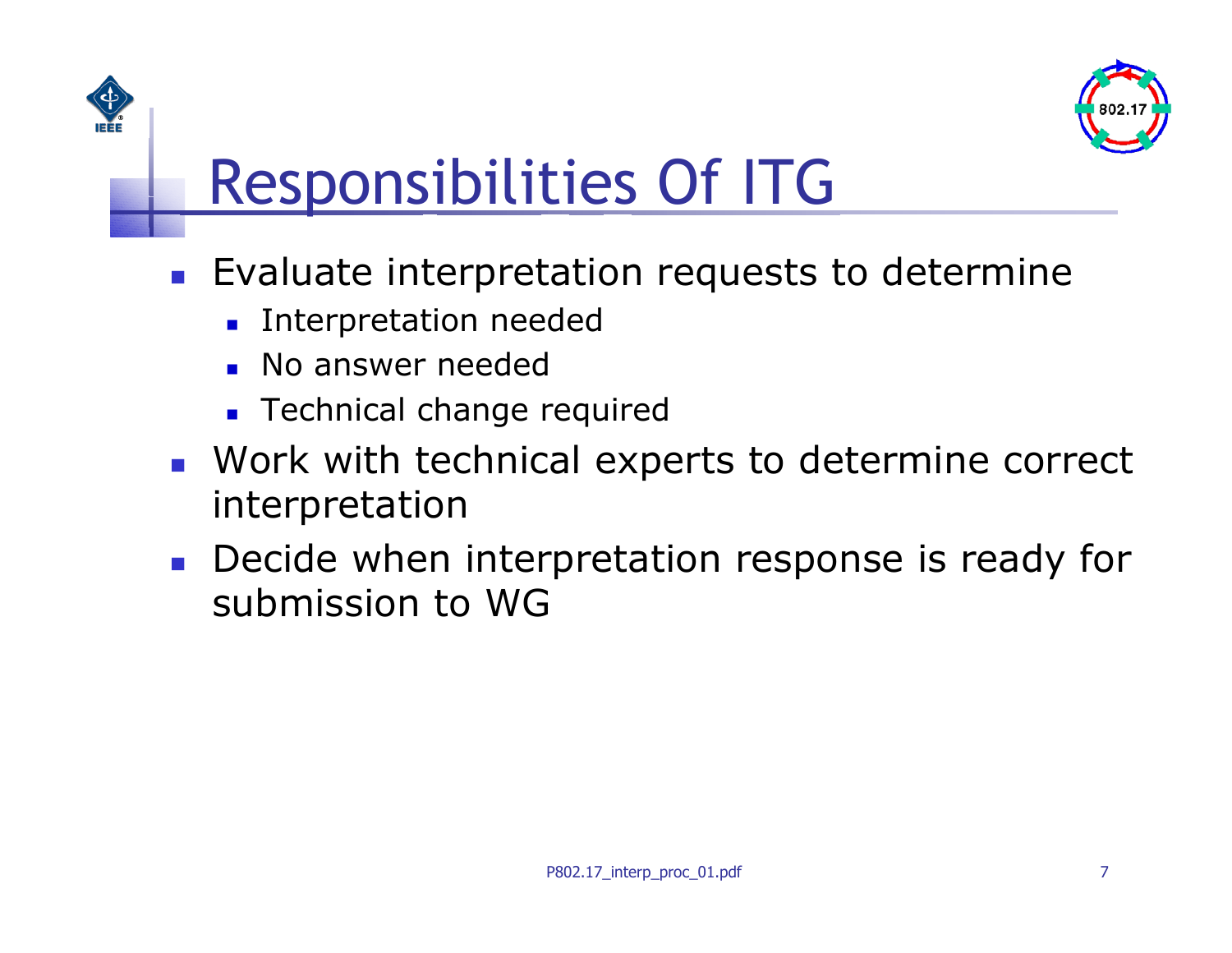

## Responsibilities Of WG

- $\mathcal{L}_{\text{max}}$  Ratify Interpretation Task Group decisions
	- u Interpretation responses approved by the WG at the same meeting that they are ready for response
		- . All interpretations are considered technical for voting purposes
		- No WG balloting unless WG decides to ballot one or more difficult issues
		- **No sponsor balloting**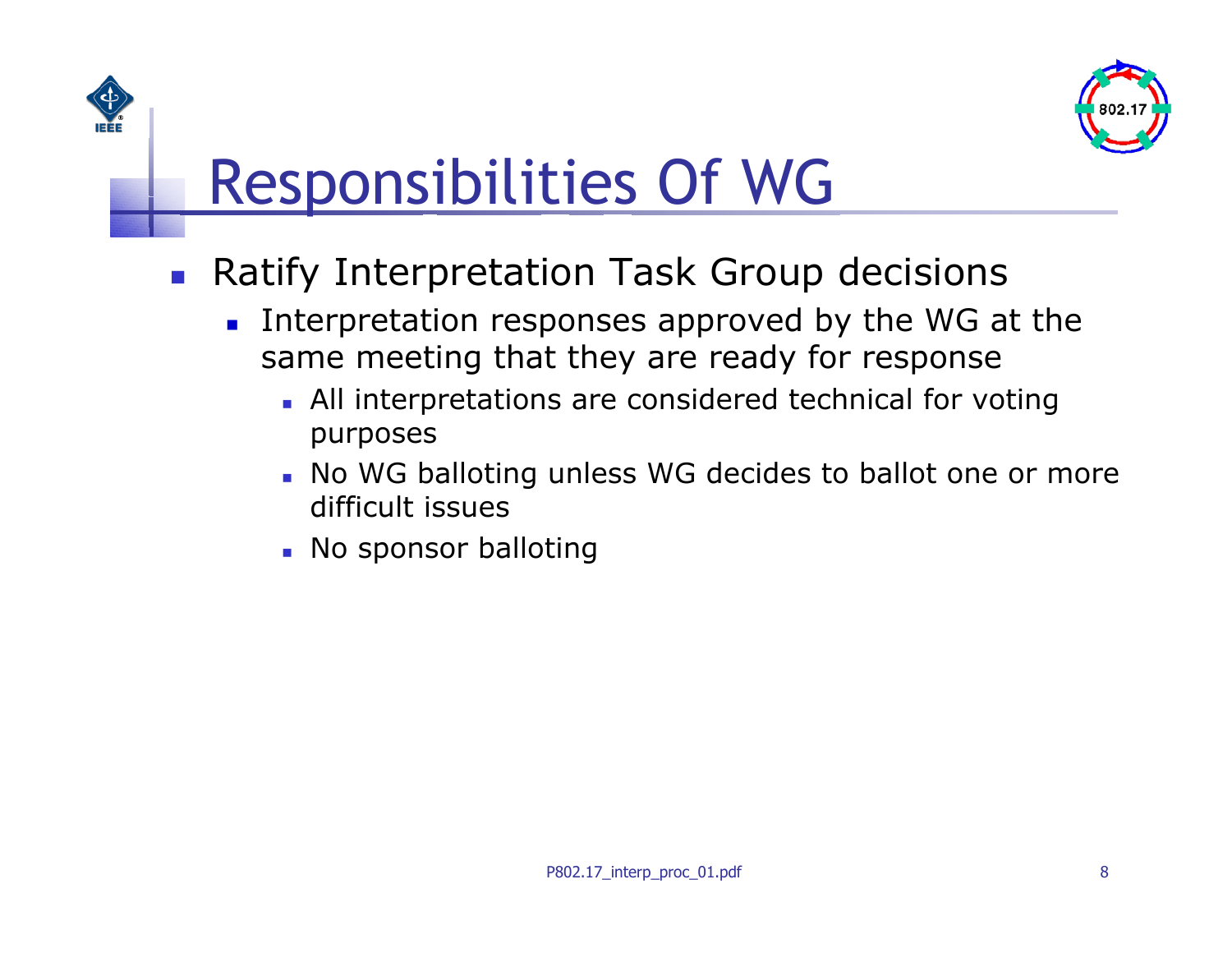



- Interpretation Request Submittal
- **Submitted to the Secretary of the IEEE** Standards Board, as described at http://standar ds.ieee.or [g/reading/ieee/interp/index.html#proc](http://standards.ieee.org/reading/ieee/interp/index.html)
- **The "If suitable for consideration, requests will be** sent to the interpretations subgroup"
	- **The sponsor will usually forward the requests to the WG** maintaining the standard in question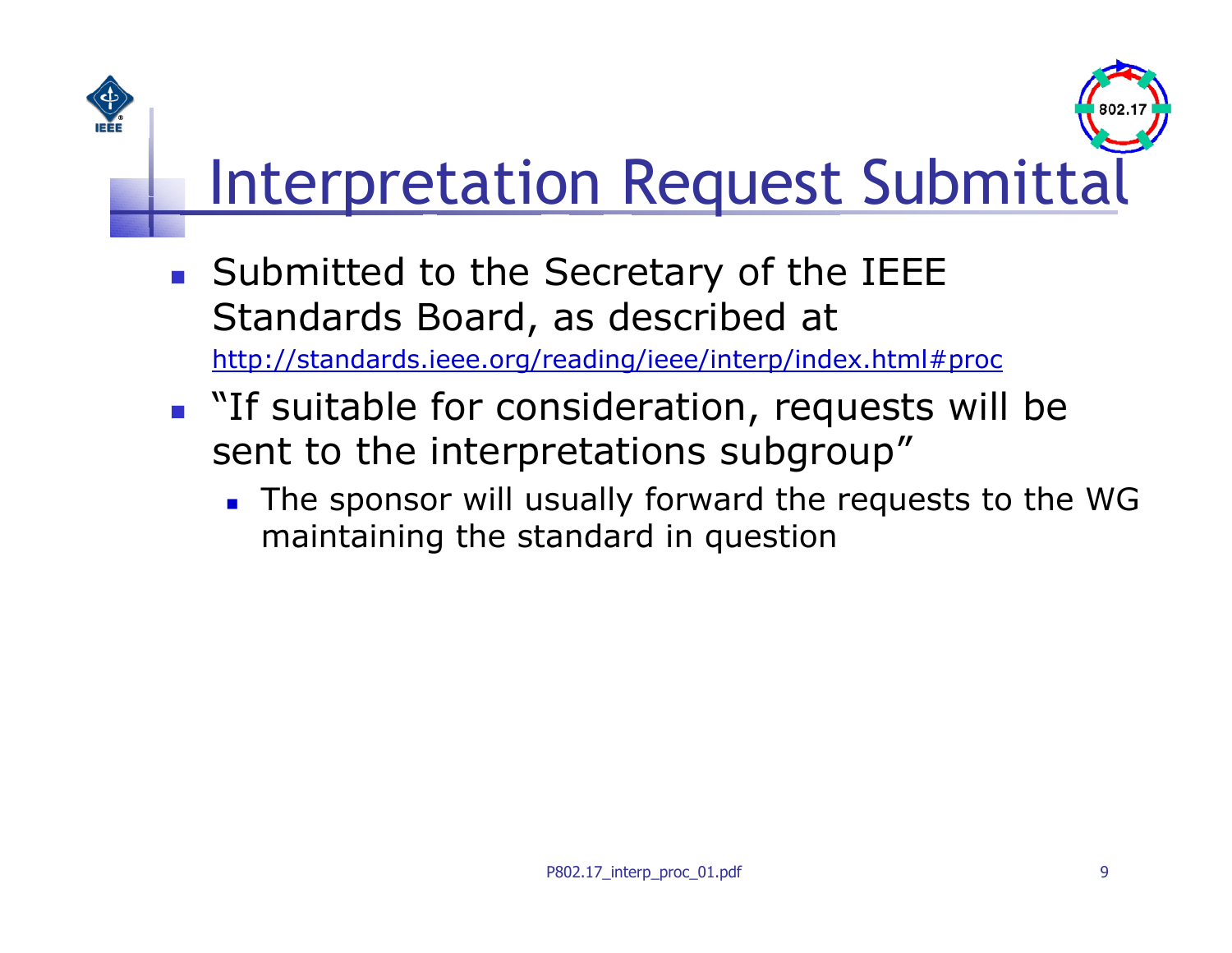



### Interpretation Responses

- $\overline{\phantom{a}}$  Responses approved by the WG are returned to the Secretary of the IEEE Standards Board
- **Published interpretations are provided at**

http://standar ds.ieee.or [g/reading/ieee/interp/index.html#available](http://standards.ieee.org/reading/ieee/interp/index.html)